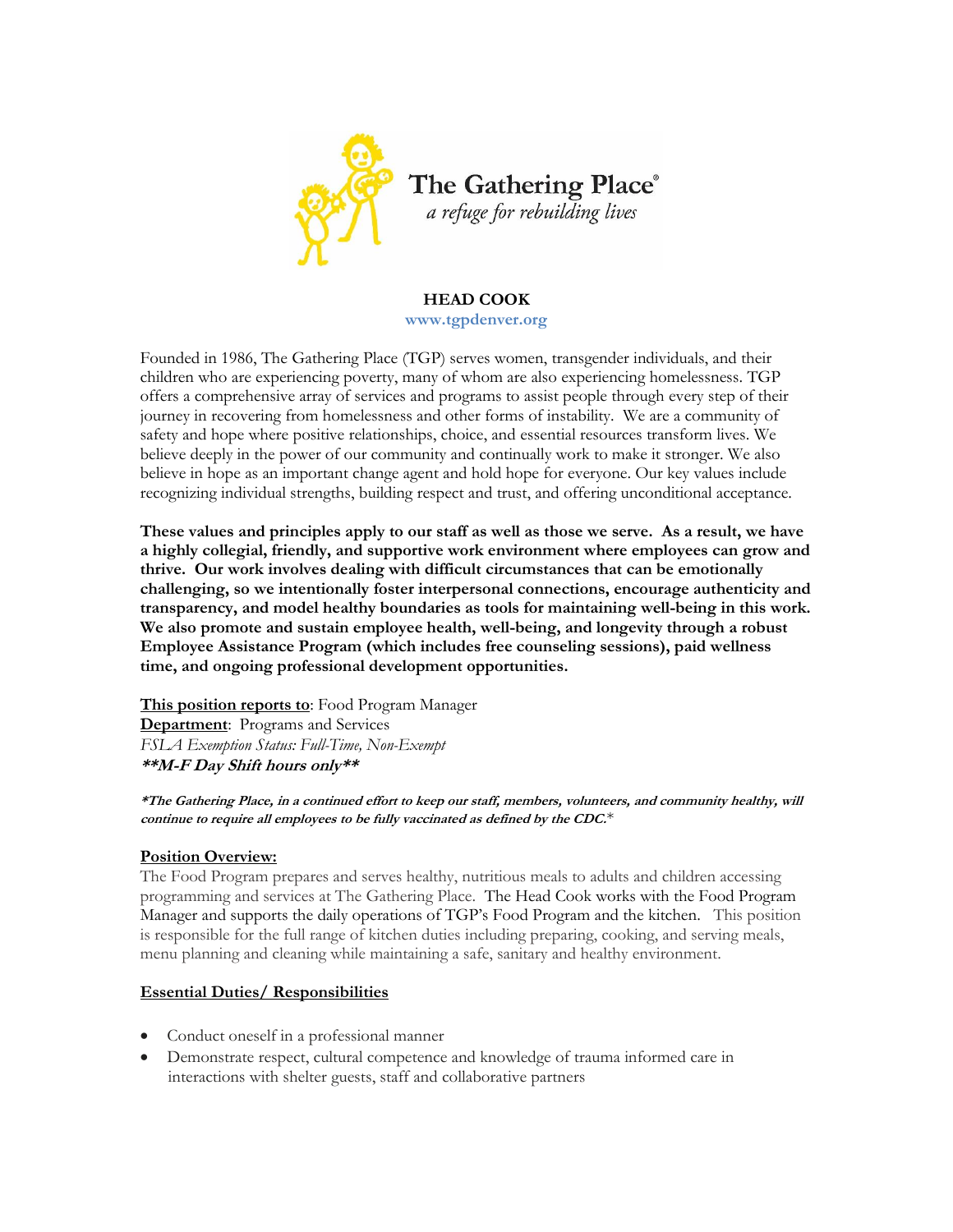- Ensure kitchen meets all health standards at all times according to the Food Safety System Tool Kit, Food Bank of the Rockies Safety Training, TEFAP, and Denver Environmental Health.
- Assist in completing TEFAP and MRP checklists and documentation accordingly on their daily, weekly and monthly intervals
- Prepare, setup, serve and clean up after breakfast, lunch and snack
- Assist in accepting and processing the food orders each week
- Assist in accepting and processing in-kind food donations on a daily basis
- Help ensure all food storage spaces are clean and organized
- Complete daily check lists
- Able to work on a small team
- Able to give direct and honest feedback a must
- Attend staff, department and supervisory meetings
- Ensure completion of all program documentation and data entry as required, in a timely manner
- Maintains confidentiality of all guests
- Timely review and response to e-mail and phone calls
- Assists Food Program Manager to plan menus that ensure quality of meals
- Engage directly with TGP members who are accessing the TGP food program services to maintain a safe, low-barrier and inclusive environment
- Assist with conflict resolution and crisis management and intervention, including verbally deescalating to reduce violent and aggressive behaviors and recognizing and requesting support when intervention is needed for an individual experiencing a behavioral health crisis
- Other duties as assigned by supervisor

### **Supervisory Duties:**

Along with Food Program Manager, provides instructions to kitchen volunteers

# **Job Qualifications:**

Knowledge, Skills and Ability:

- Spanish-speaking a plus
- Proficiency in Microsoft Office products; Outlook, Word and Excel
- Ability to learn TGP's database for members, Social Solutions- ETO
- Ability to work with a wide variety of people (members, volunteers, vendors, donors and employees)
- Skills in customer service; must be friendly and courteous
- Ability to work in a fast paced environment and be self-motivated
- Strong Retention
- Passionate about food and helping the community

#### **Education or Formal Training:**

- High school diploma or GED
- Culinary degree/ certificate a plus

#### **Experience:**

- 2-4 years of cooking experience in restaurant or institutional setting a plus
- Received Food Handler's Card
- Lived experience of homelessness, housing instability, or poverty a plus